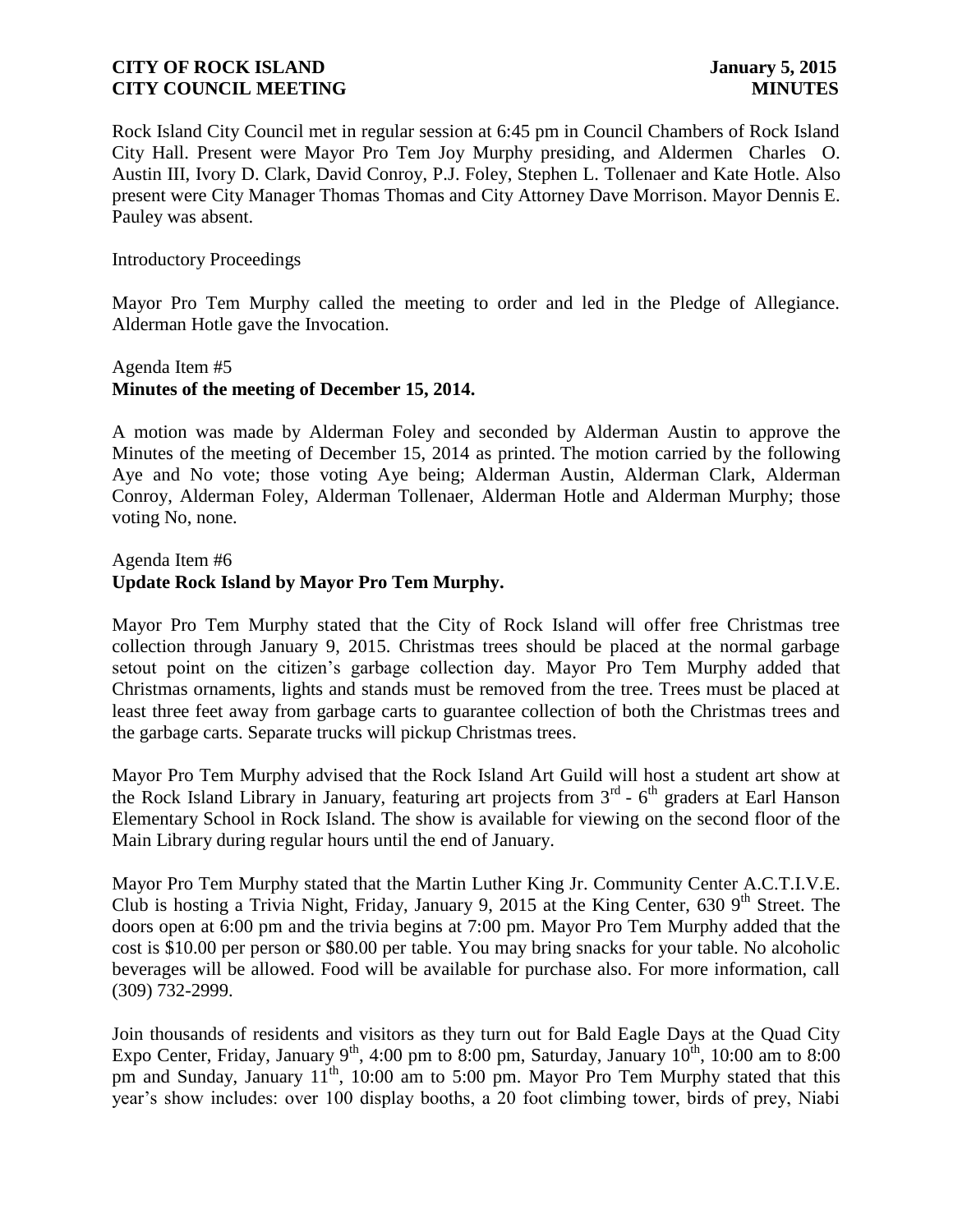Zoo exotic animals and the Pella Wildlife Company. Tickets are \$5 for adults, \$1 for kids and kids under 6 are free. Great fun and value for the whole family.

Mayor Pro Tem Murphy advised that Mayor Dennis Pauley will present the annual State of the City address on Monday, January 12, 2015, during a joint, noon meeting of the Rock Island Kiwanis and Rotary Clubs at the Quad Cities Botanical Center at  $2525\,4^{\text{th}}$  Avenue. Mayor Pro Tem Murphy indicated that Mayor Pauley will repeat the presentation at 6:45 pm at the beginning of the City Council meeting. The Council meeting is open to the public and Mediacom subscribers can watch the address live on Channel 9. Mayor Pauley states, "The State of the City address gives us an opportunity to reflect on the accomplishments of 2014 and look ahead to the opportunities of 2015." The text of the address will be available on www.rigov.org on January13, 2015.

Mayor Pro Tem Murphy advised that the 32<sup>nd</sup> Annual Dr. King Jr. Memorial Service and Award celebration honoring the late Dr. Martin Luther King Jr. will be held on Monday, January 19, 2015 from 10:30 am to 12:00 pm at the Martin Luther King Jr. Community Center, 630  $9<sup>th</sup>$ Street. Mayor Pro Tem Murphy added that the theme for this year's program is "Meeting the Forces of Hate with the Power of Love." The purpose of the award is to acknowledge the enormous contributions made to our community by youth and adult Rock Island citizens.

#### Agenda Item #7

## **Public Hearing on a request from Shawn and Lisa Melton-Gaylor for a special use permit to locate a temporary freestanding sign identifying a day care home use at 625 10th Street.**

Mayor Pro Tem Murphy closed the regular meeting at 6:49 pm and opened a Public Hearing on a request from Shawn and Lisa Melton-Gaylor for a special use permit to locate a temporary freestanding sign identifying a day care home use at  $625 \times 10^{th}$  Street.

Lisa Melton-Gaylor of  $625 \times 10^{th}$  Street stepped forward. Mayor Pro Tem Murphy swore in Ms. Melton-Gaylor. Ms. Melton-Gaylor stated that she has a day care home in Downtown Rock Island near the King Center. Ms. Melton-Gaylor stated that she would like to post a sign in her yard. Ms. Melton-Gaylor stated that there are a lot of day cares in Rock Island that close at 6:00 pm and she was willing to stay open a little bit later.

Alderman Austin inquired as to what material the sign is made of. Ms. Melton-Gaylor stated that the sign is made of vinyl and it is tacked on to particle board.

Alderman Austin was concerned that this type of vinyl sign may look wonderful one week, but due to the weather elements, it may end up looking tattered. Ms. Melton-Gaylor advised that she went with a vinyl sign so that it could be cleaned.

Alderman Austin inquired upon Community and Economic Development Director Jeff Eder as to whether the material is acceptable for that sign. Mr. Eder stated yes, it is. Mr. Eder advised that Ms. Melton-Gaylor will only put the sign up when she has an opening; it is more of a temporary sign so it will stay in good shape.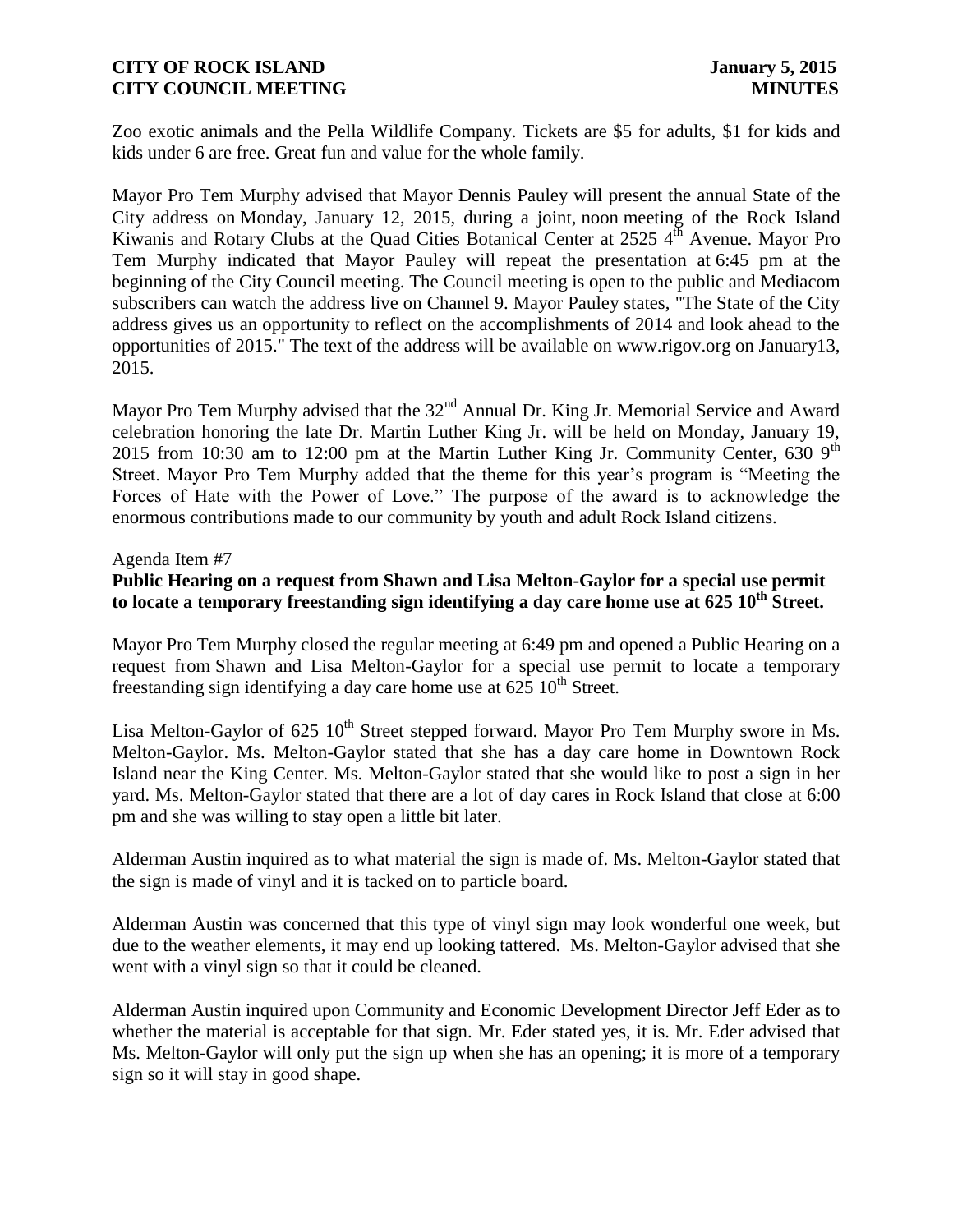After more discussion, Mayor Pro Tem Murphy inquired as to whether there was anyone that wished to speak in favor of the special use permit. No one stepped forward.

Mayor Pro Tem Murphy then inquired as to whether there was anyone that wished to speak in opposition to the special use permit. No one stepped forward.

With no persons present to speak in favor of or in opposition to the special use permit, Mayor Pro Tem Murphy closed the Public Hearing and reconvened the regular meeting at 6:53 pm.

It was moved by Alderman Clark and seconded by Alderman Conroy to approve the special use permit as recommended, subject to the stipulations that; the temporary freestanding sign shall only be in use when the applicant has an opening in their day care home business; the sign shall not be lighted; the sign shall not exceed 2.5' x 5' in area and four feet in height from grade to top of sign; the sign shall be located perpendicular to  $7<sup>th</sup>$  Avenue in the south front yard at a minimum of ten feet from all property lines; the sign shall meet all other applicable codes and ordinances; and refer to the City Attorney for an ordinance. The motion carried by the following Aye and No vote; those voting Aye being; Alderman Austin, Alderman Clark, Alderman Conroy, Alderman Foley, Alderman Tollenaer, Alderman Hotle and Alderman Murphy; those voting No, none.

Agenda Item #8 **CLAIMS**

It was moved by Alderman Austin and seconded by Alderman Foley to accept the following reports and authorize payments as recommended. The motion carried by the following Aye and No vote; those voting Aye being; Alderman Austin, Alderman Clark, Alderman Conroy, Alderman Foley, Alderman Tollenaer, Alderman Hotle and Alderman Murphy; those voting No, none.

a. Report from the Human Resources Department regarding payment in the amount of \$6,445.71 to Dave Morrison for legal services rendered for the month of December.

b. Report from the Human Resources Department regarding payment in the amount of \$20,611.20 to Broadspire for Worker's Compensation settlement for Brian Manecke.

c. Report from the Public Works Department regarding payment #2 and final in the amount of \$40,657.85 to Centennial Contractors of the Quad Cities for services provided for the 2014 50/50 Sidewalk and Curb Program project.

d. Report from the Public Works Department regarding payment #4 in the amount of \$35,027.60 to Greenspace Associates for services provided for the 2014 Sod Replacement Program project.

e. Report from the Public Works Department regarding payment #3 in the amount of \$8,262.79 to General Asphalt Construction Company for services provided for the 2014 Asphalt Street Milling and Patching Program project.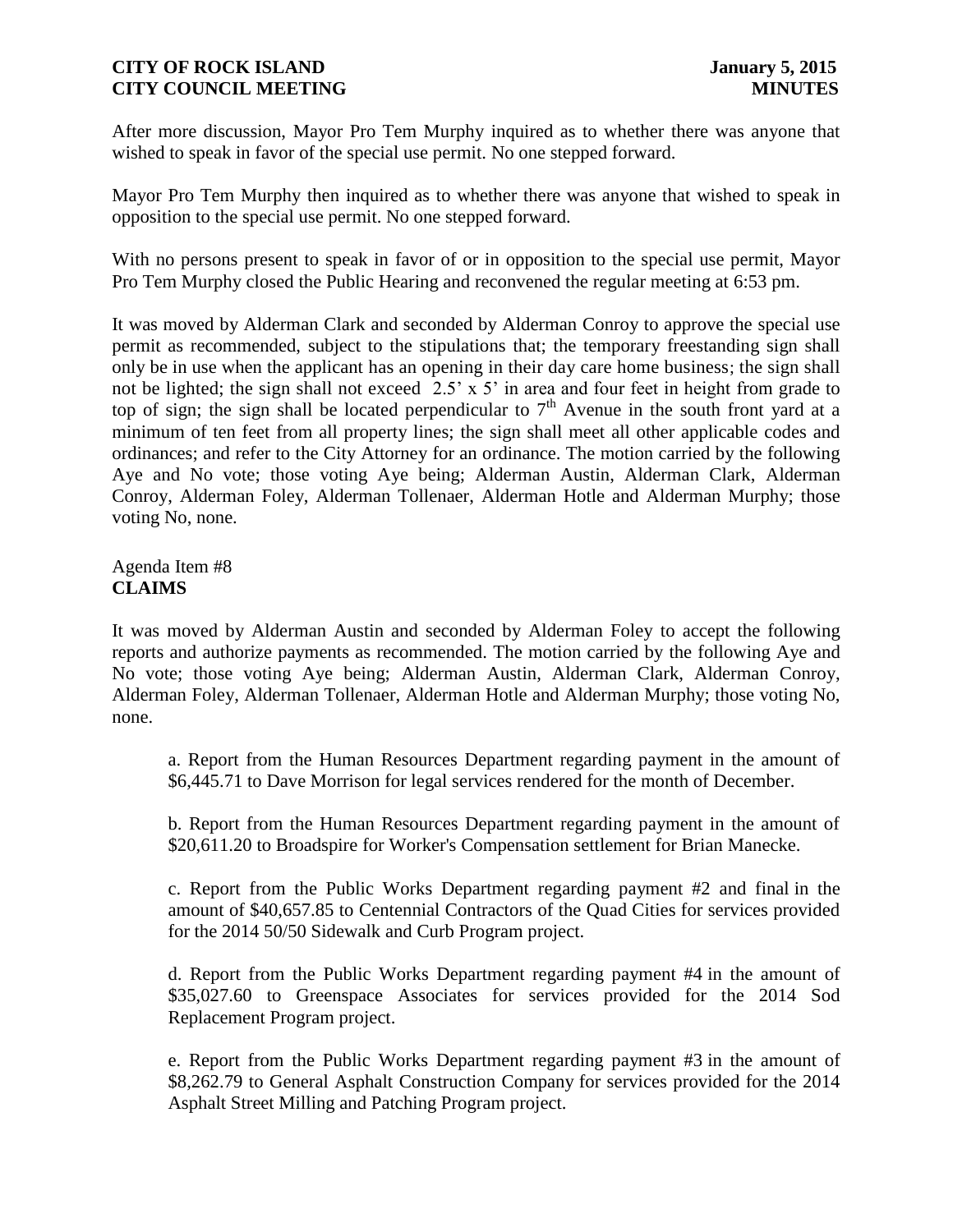f. Report from the Public Works Department regarding payment #1 and final in the amount of \$82,337.88 to Brandt Construction Company for services provided for the 2014 Southwest Rock Island Railroad Crossing Repair project.

g. Report from the Public Works Department regarding payment #13 in the amount of \$471,348.77 to Gilbane Building Company for construction services provided for the Rock Island Police Station project.

h. Report from the Public Works Department regarding payment #10 and final in the amount of \$68,798.39 to Valley Construction for services provided for the Rock Island Landing at Schwiebert Park.

#### Agenda Item #9

## **Claims for the weeks of December 12 through December 18 in the amount of \$1,060,969.98 and December 19 through December 23 in the amount of \$1,047,088.65 and payroll for the weeks of December 8 through December 21 in the amount of \$1,294,213.61.**

Alderman Conroy moved and Alderman Hotle seconded to allow the claims and payroll. The motion carried by the following Aye and No vote; those voting Aye being; Alderman Austin, Alderman Clark, Alderman Conroy, Alderman Foley, Alderman Tollenaer, Alderman Hotle and Alderman Murphy; those voting No, none.

#### Agenda Item #10

## **Report from the Public Works Department regarding an amendment to the lease agreement with New Cingular Wireless PCS, LLC for installing a backup diesel generator at the 3805 31st Avenue water tower site.**

It was moved by Alderman Foley and seconded by Alderman Austin to approve the amendment as recommended and authorize the City Manager to execute the contract documents. The motion carried by the following Aye and No vote; those voting Aye being; Alderman Austin, Alderman Clark, Alderman Conroy, Alderman Foley, Alderman Tollenaer, Alderman Hotle and Alderman Murphy; those voting No, none.

#### Agenda Item #11

# **Report from the Community and Economic Development Department regarding the disposition of City property at 909 3rd Avenue to Mr. Eli Taliafero for \$1.00 plus applicable filing fees and closing costs.**

Alderman Hotle moved and Alderman Austin seconded to approve the disposition of property as recommended, authorize the City Manager to execute the contract documents and refer to the City Attorney for an ordinance. The motion carried by the following Aye and No vote; those voting Aye being; Alderman Austin, Alderman Clark, Alderman Conroy, Alderman Foley, Alderman Tollenaer, Alderman Hotle and Alderman Murphy; those voting No, none.